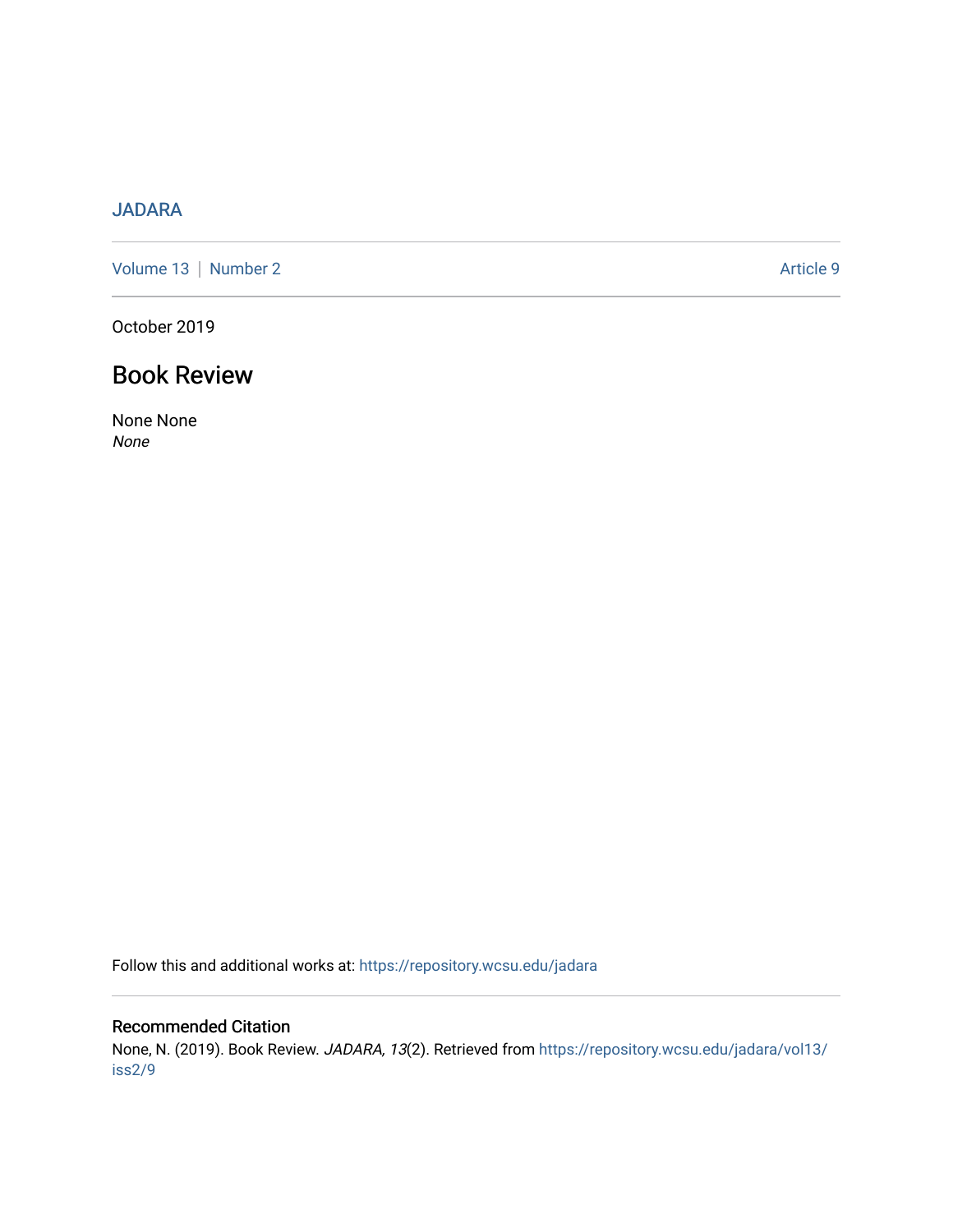# BOOK REVIEWS

### FOR PARENTS OF DEAF CHILDREN

#### Doris W. Naiman and Jerome D. Schein Silver Spring, Md.: National Association of the Deaf, 1978. 57 pp., \$5.95 (Soft cover).

This short book, written by two profes sionals who have many years of experience with deaf children, their parents, and with deaf adults, provides much sensitive, practical and insightful information and advice for parents of deaf children. This information is presented in simple terms for persons who are relatively unfamiliar with deafness. The topics are not discussed in great depth, because the presenta tions are brief, but the book provides an excel lent introduction for parents who are just embarking on the new experience of incor porating a deaf child into the fabric of their family's life.

In their introduction, the authors state, "We hope to provide you ... the background to sort through the plethora of opinions, the opposing suggestions, the bewildering argu ments, and to arrive at the decisions most beneficial for you and your child." To achieve<br>this goal, the material is divided into six this goal, the material is divided into six chapters: "Being the Parent of a Deaf Child," "Feelings," "Expectations: High, Wide and Deep," "A Practical Approach to Communi cation," "Social Relations," and "Some Par ticular Situations." These brief chapters (34 pages of text including numerous photographs of deaf children and their parents) are followed by lists of organizational and printed resources for parents, and by 18 charming "Picture Stories" that had been written by Dr. Naiman for her own children when they were small.

The following brief excerpts give some sense of the "flavor" and focus of the material:

"We do not suggest alternatives on at least two issues: your deaf child's need

for your love and for communication with you. We find no substitutes for these two principles, though we have tried to suggest the multitudinous ways in which you can love and communicate with your deaf child" (p. ii).

"As the parent of a deaf child, you are primarily mother or father and not primarily teacher ... do not let all the directives to 'do this' and 'teach that' destroy your feelings of adequacy as a parent . . . " (p. 1).

"Basically parents benefit from two kinds of assistance. One is in the area of feelings and attitudes, and the other is in the area of knowledge about deafness... Parents can help each other a lot by sharing their feelings" (p. 7).

"Having two-way communication with your child so that he understands you and you understand him is so cen tral to your life together that you need to start from there instead of from any doctrinaire point of view. Do not rigidly decide that any one way is the only right way . . ." (p. 19).

We might wish that the authors had ex panded on their ideas and had covered their topics in more depth. With this minor reser vation, this reviewer is happy to recommend the book, not only for parents of deaf children but also for professionals who work with them.

> Kathryn P. Meadow, Director of Research Kendall Demonstration Elementary School for the Deaf Kendall Green, Washington, D.C. 20002

Vol. 13 No. 2 October 1979 <sup>21</sup>

1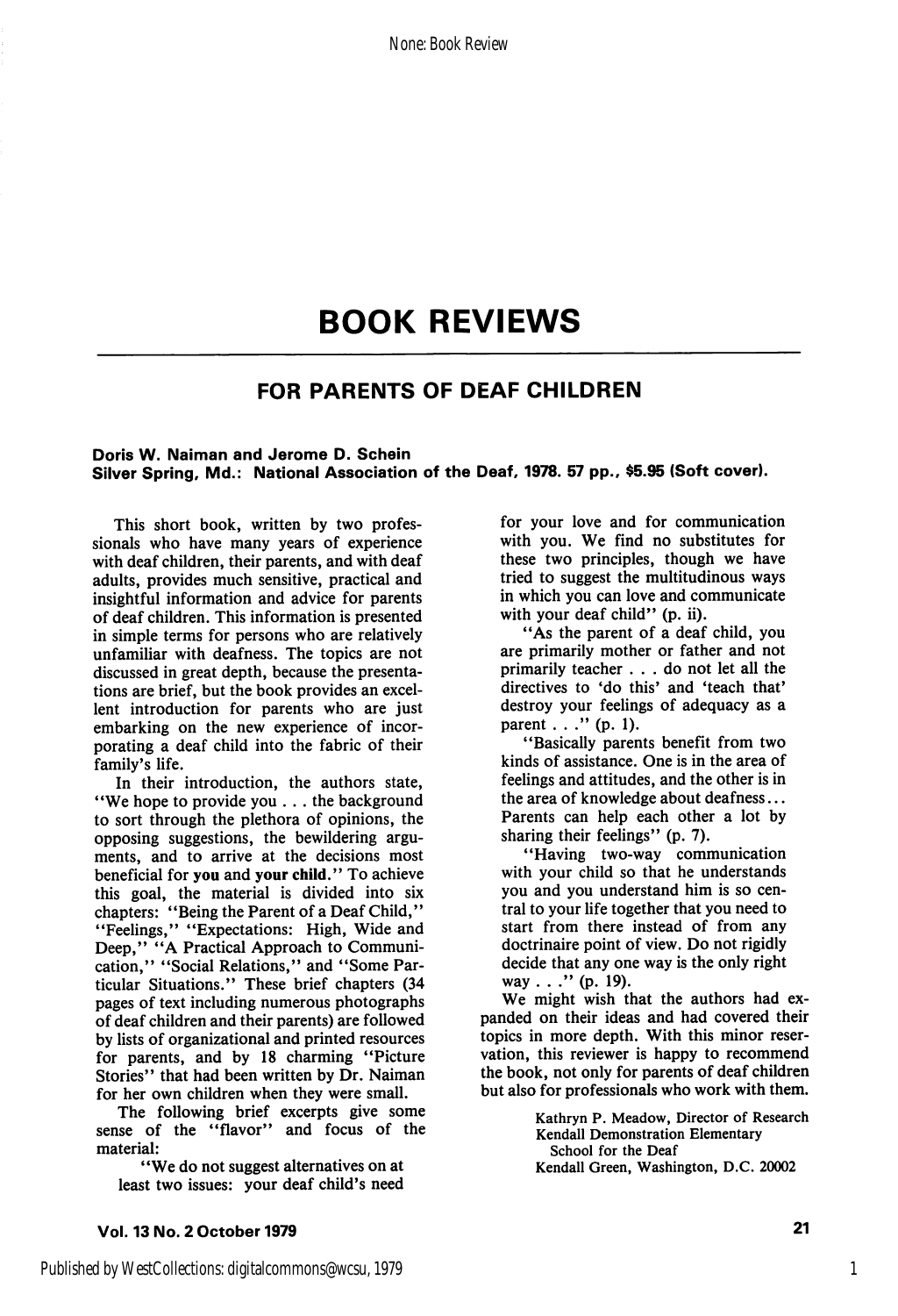### COMMUNITY COMPETENCIES FOR THE HANDICAPPED

Jim Stewart, Gay Bauman, Ruth Faico, Wayne Hanson and Judy LaWanna. Springfield, lilinois: Thomas Books, 1978. 198 pp., no price (soft, spirai-bound).

The teacher or administrator who is familiar with instructional goal setting and the diagnosis of individual achievement levels will find this work very useful as a resource in developing lEP's and implementing instructional se quences for handicapped students. The format for presenting the goals, competencies, and performance indicators can also be used as a model for curriculum planning and develop ment because of the simple, straight-forward representation of scope and sequence.

Educators and other professionals working with hearing impaired students or clients will find this work useful. Rehabilitation counse lors, who form the terminal link in the chain of organized educational and social services pro vided to deaf individuals, will find the focus in this work on community competencies of par ticular interest. Educators of the hearing impaired will want to add to and revise the competencies to suit the needs of that popula tion.

The competencies prescribed in this work purport that the student achieving them will be equipped to function as an independent citizen in the community. In fact, this is the principle upon which the work is based. Without being too critical, one must question to what extent these competencies have been verified as ac curate predictors of future success, or to what degree they have predictive validity.

The authors recognize that handicapped individuals demonstrate a wide range of skill levels determined by the nature and severity of the handicap. Regardless, they present the competencies in a non-categorical fashion with minimal attention to the unique requirements of particular handicapping conditions (e.g.. Braille, prosthetic devices, total communi cation). What of the profoundly handicapped child for whom the goal of "toilet training'' is the curriculum? This child would find himself or herself below the lowest competency level.

In spite of the criticisms presented in this review, the authors must be heartily applauded because this represents a pioneer effort in at tempting to reconcile problems that have arisen from current legislation and policies governing special education. It is also one of the first formal attempts to relate community competencies and minimal competency testing to the handicapped. One question the authors do not address fully is whether, and under what conditions, diplomas should be denied handicapped students based on competency testing. However, one would not expect an answer to this question from them since general educators and the public are grappling with the same question as it applies to nonhandicapped students. Perhaps a period of experience with the community competencies in this work will lead us to some reasonable solutions.

> Mike Deninger, Associate Principal Model Secondary School for the Deaf Gallaudet College, Washington, D.C. 20002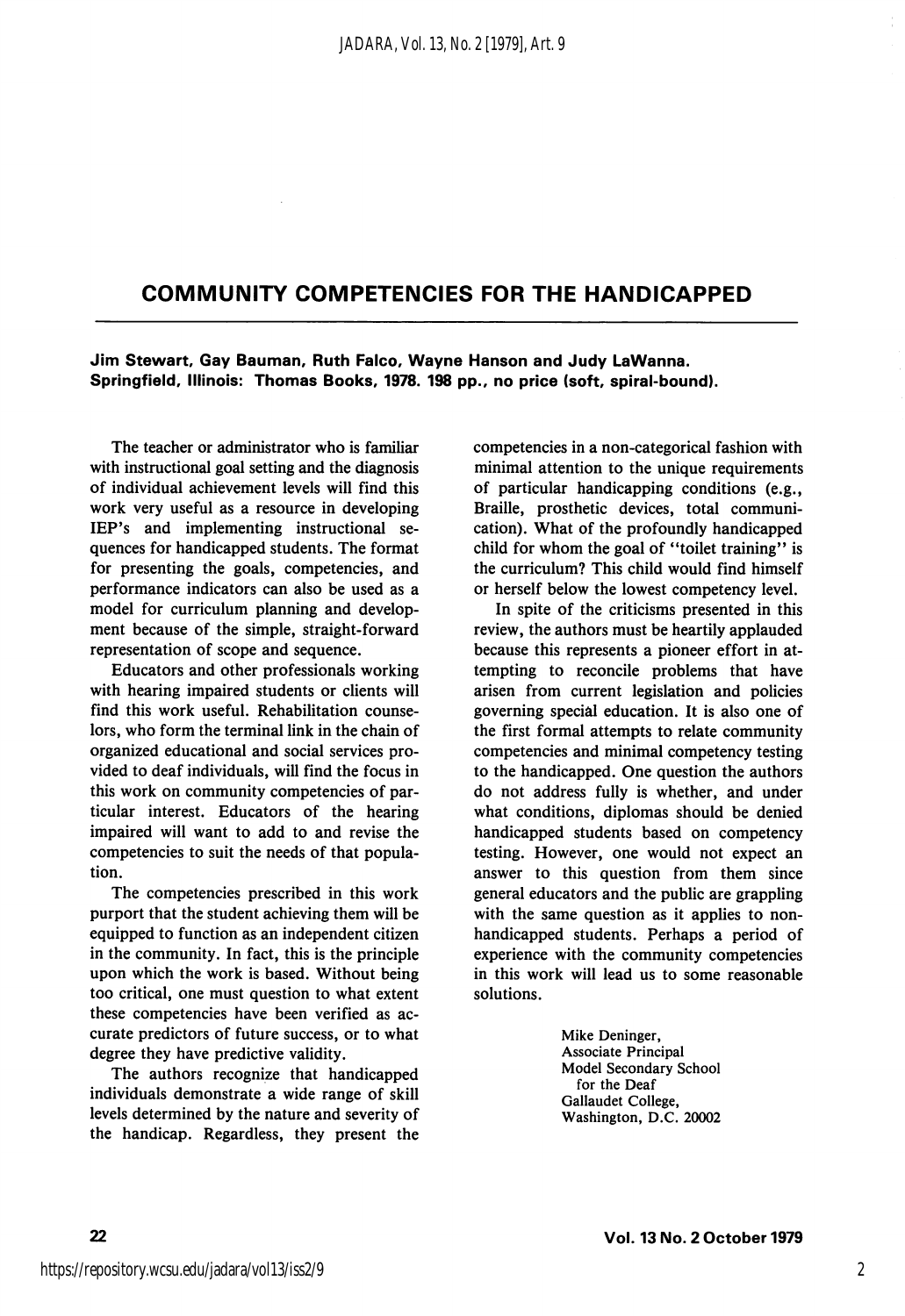# TOTAL COMMUNICATION; THE MEANING BEHIND THE MOVEMENT TO EXPAND EDUCATIONAL OPPORTUNITIES FOR DEAF CHILDREN

#### James Pahz and Cheryl Pahz.

Illinois: Charles C. Thomas Publisher, 1978. 115 pp., no price (hard-bound).

The authors have done a notable job of reviewing a great deal of the literature and data concerning the history and development of Total Communication and, in writing this book, have attempted to summarize all of the research in to a brief one-stop reference for the reader — a formidable task! It is hard to believe that all of the pain and agony of the last one-hundred years, and especially the last ten, could be consolidated into 100 pages of text; nonetheless, the authors have done just that.

The book provides a fairly thorough coverage of the history of deaf education and of sign language, a brief look at the major issues surrounding the "oral-manual" controversy, and a discussion of the emergence of Total Communication itself. The fifth of the six chapters, written by Glenn T. Lloyd, Ed.D., focuses on the implemenation of Total Communication in educational settings.

This book would probably be most worthwhile to students just entering the field of deafness and certainly could be used as a reference for a number of important articles and books written on the subject. Those pro fessionals who have been around for the last eight to ten years may enjoy reading it just to refresh their memories. Finally, the most delightful parts of the book are the great car toons from the "Deaf Spectrum" of Oregon.

> Kay Fulton, Counselor of the Deaf Wheaton, Maryland

### HANDICAPPING AMERICA: BARRIERS TO DISABLED PEOPLE

#### Frank B. Bowe

New York: Harper & Rowe, 1978. 219 pp., \$10.00 (Hard bound).

Writing in a high-interest holding sequential style, Bowe has presented a vivid narrative of the past and current struggle of the nation's handicapped citizens toward the elusive goal of social equality.

From a brief historical perspective of the plight of handicapped people in ancient times.

Bowe moves rapidly into the 20th century with examples of society's meager response to the needs of such people — and the submissive at titudes of the handicapped that have perpetuated this gross neglect.

The often ridiculous constraints against the handicapped that are built into the "system"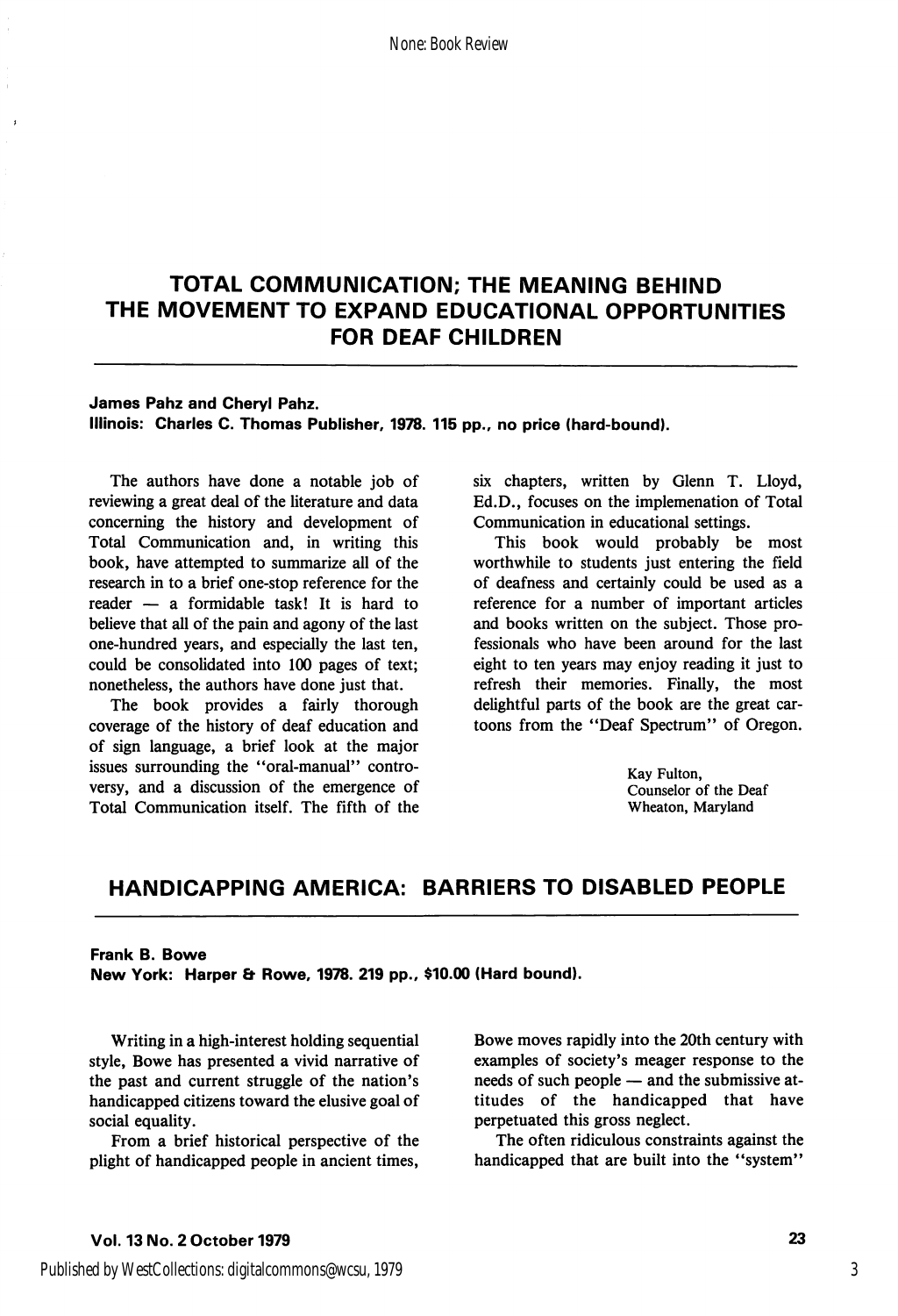### HANDICAPPING AMERICA: BARRIERS TO DISABLED PEOPLE

are cited, yet there is obviously no intent to focus on the negatives. Rather, Bowe seems to be throwing down the gauntlet to each of us by saying, in effect, this is the problem and handi capped people can help resolve it; when do we begin?

In view of his own hearing loss and profes sional background in the deafness field, there is an understanding tendency for Bowe to cite deafness related examples somewhat more fre quently than for other categorical handicaps. However, this is not a book about the problems of deaf people, or blind people, or paraplegics, but rather, a book with many facets of the problem faced by all handicapped people. For, perhaps more than anything else, Bowe focuses not on what differentiates various segments of our nation's handicapped population, but rather on the strong commonalities of our social prejudices that limit their contributions to the world of man.

This is not a book based on emotions. While Bowe's personal commitment to the handicapped comes through clearly, his points are hard and factual. A thorough familiarity with, and analysis of, the myriad of rules, stan dards, policies and laws governing the rights of the handicapped are reflected again and again throughout the book.

Through Bowe's pen comes not a bewildered plea from the country's handicapped, but an angry bellow for their equal rights under Con stitutional law. Woven into the presentation of social situations, paradoxical plights, and bureaucratic blunders is a constant thread of challenge to the reader, the government, and to society in general to get their collective houses in order.

Although obviously written for a broad au dience, this book should be required reading for everyone in the helping professions, for parents of handicapped children and for local, state, and federal policy makers.

> Richard K. Johnson, Ed.D. Office for Handicapped Individuals Department of Health, Education and Welfare Washington, D.C.

# THE HARD-TO-TEACH CHILD: A DIAGNOSTIC-REMEDIAL APPROACH

#### Denis Stott

Baltimore: University Park Press, 1978. 181 pp., \$8.95 (paper-back).

As a result of the Toronto Project, a remedial education program, and skillfully ap plied theoretical knowledge, the author pro poses several practical steps in the assessment and instruction of children exhibiting various types of learning problems. The concept of evaluation and instruction based on standar dized tests and "intelligence" scores is dismissed in favor of identifying the individual child's learning and motivation characteristics. Labels for deficits are replaced by a major em phasis on the individual's reaction to and in teraction with the learning environment and the demands of the curriculum.

While this book does not directly address the hearing-impaired child, it does provide several practical approaches that can be ap plied to the assessment and instructional pro grams for the deaf child. Of significant impact are the interdisciplinary roles of the school psychologist, the teacher and the child in deter mining the most effective and efficient means of interaction. Generally, Dr. Stott presents excellent rational and practical means for plan ning educational programs from the identifi cation of the individual child's assets rather than his/her deficits.

Several chapters include "how-to" infor-

24 Vol. 13 No. 2 October 1979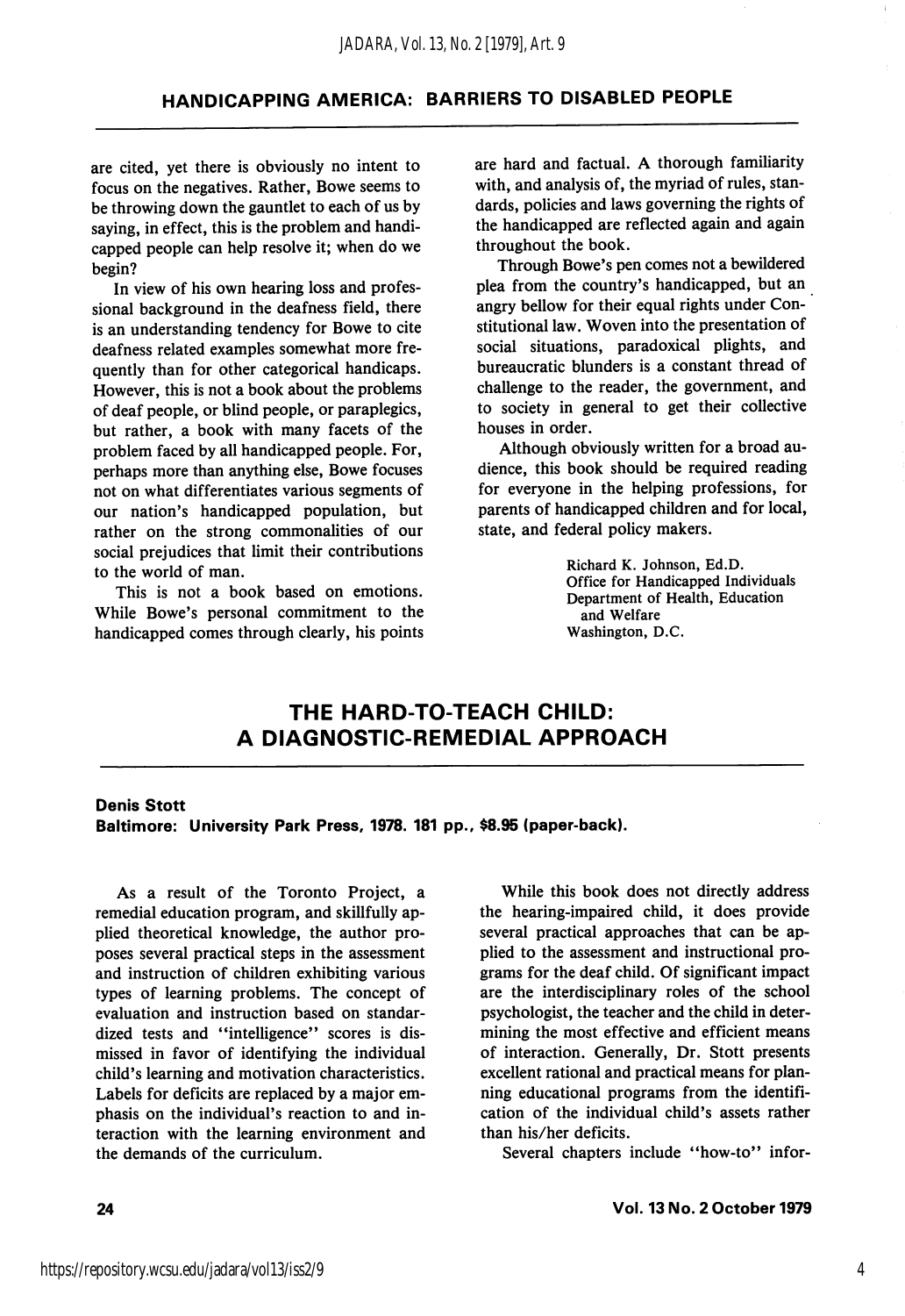#### THE HARD-TO-TEACH CHILD: A DIAGNOSTIC-REMEDIAL APPROACH

mation regarding the alteration of the learning environment and the remediation of inappropriate learning habits. The appendices exhibit several specimens of materials that may be adapted for use with the hearing impaired child including the "Guide to the Child's Learning Skills" and "Flying Start" materials. The information is presented in format and content appropriate for teachers, psychologists, administrators, and special education con sultants working with hearing impaired children.

> Susan Rose, Ph.D. Assistant Professor The Ohio State University 356 Arps Hall 1945 N. High Street Columbus, Ohio 43210

### INTRODUCTION TO THE PSYCHOLOGY OF HEARING

#### Brian C. J. Moore Baltimore: University Park Press, 1977. 311 pp., \$12.50 (soft cover).

Dr. Moore has presented an excellent text on the functioning of the auditory system. The reader may be slightly misled by the title of the text, but anyone who reads beyond the intro duction will soon become aware of the intent of the text.

Moore intends for this book to be used, "... as an undergraduate textbook to accompany courses in auditory perception or hear ing." He undertook the preparation of this text since there was no other single book that contained the breadth and depth of informa tion needed for such a course. In this regard, Moore has succeeded admirably. My only complaint, and this deals not with the book but with the purpose of the book, is that it may well be beyond the scope of many beginning undergraduates. He has presented a massive volume of material in this text and frequently he appears to assume a sophistication on the part of the reader that may not exist with beginning undergraduates. I personally feel it is an outstanding textbook, but those who wish to employ it for a course in auditory percep tion or hearing might well review it carefully before assigning it to beginning undergrad uates.

Moore has included seven content chapters. These are: (I) The nature of sound and the structure of the auditory system, (II) Loudness, adaptation and fatigue, (III) Frequency analysis, masking and the critical band, (IV) Pitch perception and auditory pattern percep tion, (V) Space perception, (VI) Speech perception, and (VII) New developments, practical application and future outlook. The remarkable fact is that Moore has covered all of these topics with significant detail within the confines of this single text. In addition, he pro vides a comprehensive and exceedingly thorough list of references for all of the material referred to in the text.

I most strongly recommend this textbook. It will be extremely valuable as a course text, and will be equally valuable as a reference text. Moore is to be congratulated for an outstand ing new addition to the literature in audition.

> Roger N. Kasten, Ph.D. Professor of Audiology Wichita State University Wichita, Kansas

# INTERDISCIPLINARY APPROACHES TO HUMAN SERVICES

#### Edited by Peter Valletutti and Florence Christoplos Baltimore, Maryland: University Park Press, 1977. 442 pp., \$16.50 (paperback).

The editors' purpose for collecting this information was to describe and clarify various

professional approaches to services for people in need. Each area of professional expertise is

Vol. 13 No. 2 October 1979 25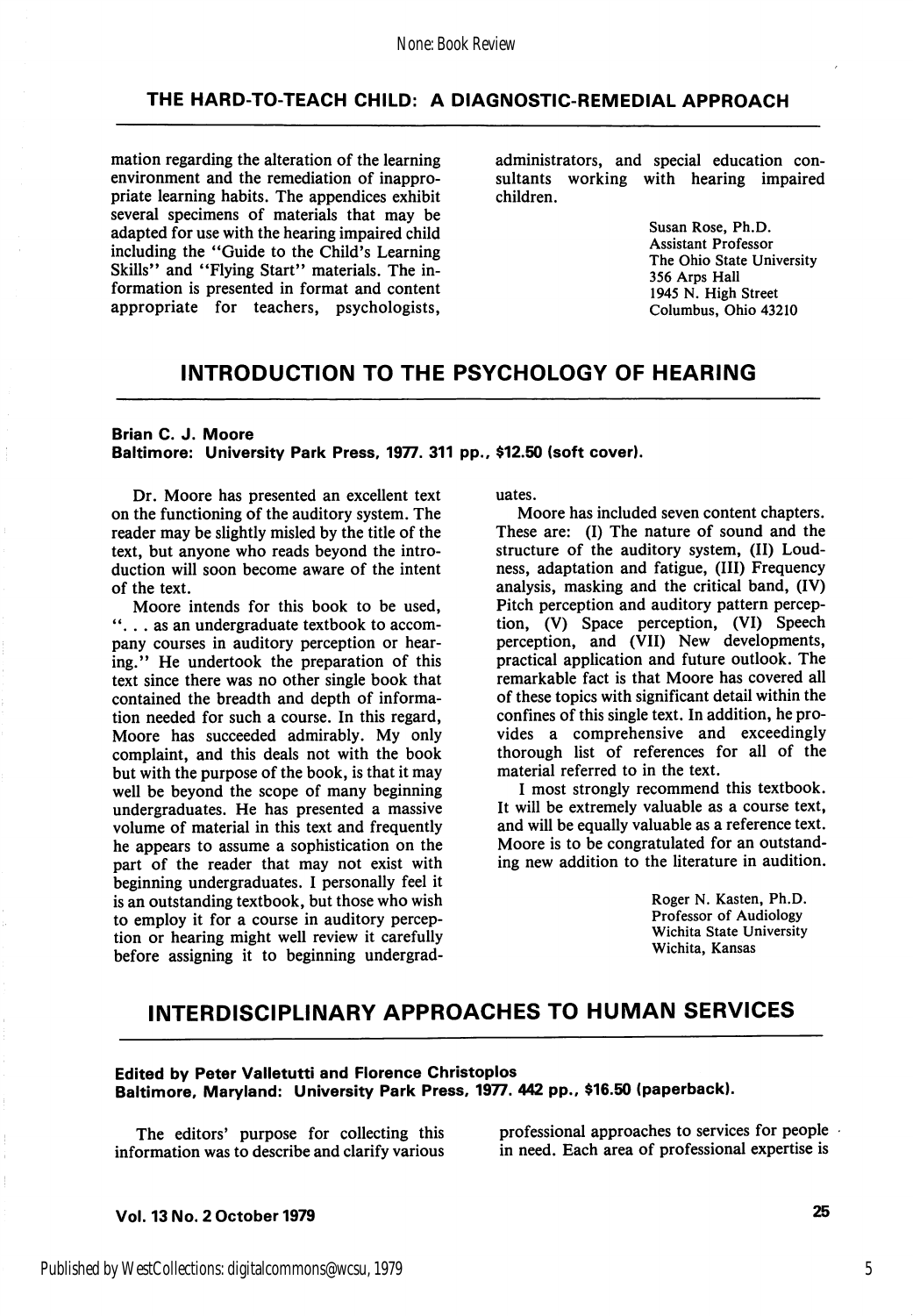### INTERDISCIPLINARY APPROACHES TO HUMAN SERVICES

described in a chapter which presents the theory of the profession, training require ments, and scope and nature of the services. The information can help various disciplines to work together in serving the same client, benefitting from the others' strengths and elimina ting duplication of services. Among the disciplines represented are dance therapy, dentistry, law, physical medicine, speech and language pathology, nutrition, and psychiatry, to mention but a few.

This information can aid members of an interdisciplinary team or community profes sionals who wish to understand the services that are available and needed by their clients. Educated consumers can better understand the approach and services possible through various professionals and how to receive such services.

There are some specific articles which could be more applicable to the area of deafness.

e.g.. Law, Rehabilitation, Education, Speech and Hearing, and Language Pathology. The other professional services described might not be directly related, but the information could be of value to consumers such as in the case of Nutrition, Psychology, and Therapeutic Recreation.

A professional dealing with clients with multiple disabilities could also profit from the information presented.

Most of the articles were stimulating and thought provoking; all were informative. This book would be an excellent reference for con sumers and professionals alike.

> Barbara Apffel Pierce Supervising Counselor, Vocational Rehabilitation 5601 Corporate Way, Suite 220 West Palm Beach, Fla. 33407

### PIAGETIAN THEORY AND THE HELPING PROFESSIONS

#### J. F. Margary, et. al., Eds.

Los Angeles: University of Southern California, 1977, 461 pp., \$10.00 (Paperback, available only through Special Order Department, University of Southern California, Los Angeles, CA 90007).

Piagetian Theory and the Helping Profes sions is a publication which resulted from the proceedings of the Sixth Annual Interdiscipli nary Conference on Piagetian Theory and Its Implications for the Helping Professions. Inherent in such publications are all of the dif ficulties of making printed text of verbal (oral) presentations. As one reads the various chapters, one is quite aware of the fact that this book represents a conference summary rather than a precisely conceived, closely con nected set of ideas which is reorganized as a book on a discrete subject. The fifty or so segments are not segregated into any specific topic of categorical classification. Most segments do focus upon the application of Piagetian principles to the problems of the handicapped child. Some are quite specific, for example, the use of the concept of conserva tion of weight in the deaf child, while other selections are much more general and deal with more generalized issues such as language acquisition in preschool children.

Piagetian theory, particularly those aspects related to cognition and language acquisition, are very salient in relationship to the issues of education and understanding of educational problems of deaf individuals. There are thir teen segments which would be of direct interest to professionals in the area of deafness and five other areas which may be helpful as a com parative baseline for paralleling deafness and other handicapping conditions under the broad framework of Piaget.

This book is interesting in that it spreads Piaget across a wide area and demonstrates

6